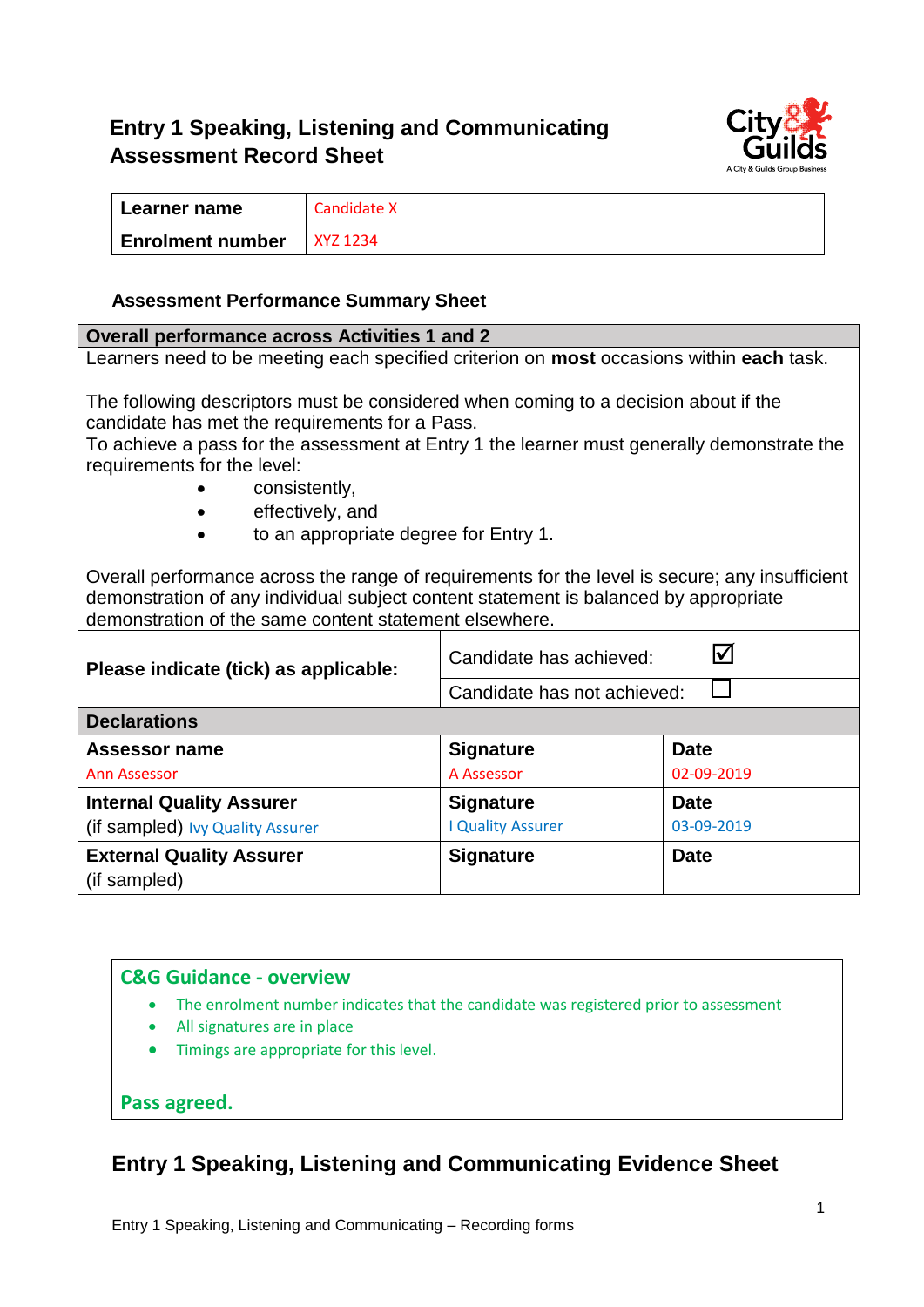### Activity 1 – Activity involving instructions

| Candidate's Name | Candidate X |                  |  |
|------------------|-------------|------------------|--|
| Date of activity | 02-09-2019  |                  |  |
| Start time       | 09:00       | Finish time 9:03 |  |

A tick in the box indicates that the assessor has confirmed that the candidate has adequately demonstrated the criterion. The assessor should write down some examples that the candidate has used to demonstrate the skills.

| Summary of the activity including any prompting:<br>X followed my oral instructions and took part in a role-play to make an appointment to see her<br>daughter's teacher. I acted as a receptionist at the local school.<br>X was polite and spoke clearly giving the details requested. |                                                                                                    |                                                                                                                                              |        |  |  |
|------------------------------------------------------------------------------------------------------------------------------------------------------------------------------------------------------------------------------------------------------------------------------------------|----------------------------------------------------------------------------------------------------|----------------------------------------------------------------------------------------------------------------------------------------------|--------|--|--|
| <b>Confirm that the candidate:</b>                                                                                                                                                                                                                                                       | Overall comments and quotes to show how candidate<br>met the criteria:                             |                                                                                                                                              |        |  |  |
| SCS1. Stated the names of the<br>letters of the alphabet (for three<br>words)                                                                                                                                                                                                            |                                                                                                    | (prompt: Good morning, can I help you?)<br>Hello. Could I make an appointment to see a teacher?<br>Mrs Smith, my daughter's teacher. Please. | (SCS4) |  |  |
| SCS3. Followed single step<br>instructions                                                                                                                                                                                                                                               | When asked to spell her daughter's name:<br>Yes, n-i-a-m-h l-o-u-i-s-e b-a-r-t-o-n<br>(SCS1, SCS3) |                                                                                                                                              |        |  |  |
| SCS2.Identified and extracted<br>the main information from short<br>statements and explanations                                                                                                                                                                                          | OK. (SCS2)                                                                                         | I don't mind. Either lunchtime or after school would be                                                                                      |        |  |  |
| SCS4. Made request using<br>appropriate terms and register                                                                                                                                                                                                                               | Yes, 4:30 tonight would be fine. Thank you.<br>(SCS2)                                              |                                                                                                                                              |        |  |  |
| <b>Candidate</b>                                                                                                                                                                                                                                                                         | <b>Signature</b>                                                                                   | <b>Date</b>                                                                                                                                  |        |  |  |
|                                                                                                                                                                                                                                                                                          | Candidate X                                                                                        | 02-09-2019                                                                                                                                   |        |  |  |
| Assessor name<br>Ann Assessor                                                                                                                                                                                                                                                            | <b>Signature</b><br>A Assessor                                                                     | Date<br>02-09-2019                                                                                                                           |        |  |  |
|                                                                                                                                                                                                                                                                                          |                                                                                                    |                                                                                                                                              |        |  |  |

### **C&G Guidance – Activity 1**

The assessor's comments provide clear evidence of what the candidate said through the use of quotations and therefore how the criteria were met.

The explanation in the 'Summary of activity' section clearly sets the scene.

# **Entry 1 Speaking, Listening and Communicating Evidence Sheet**